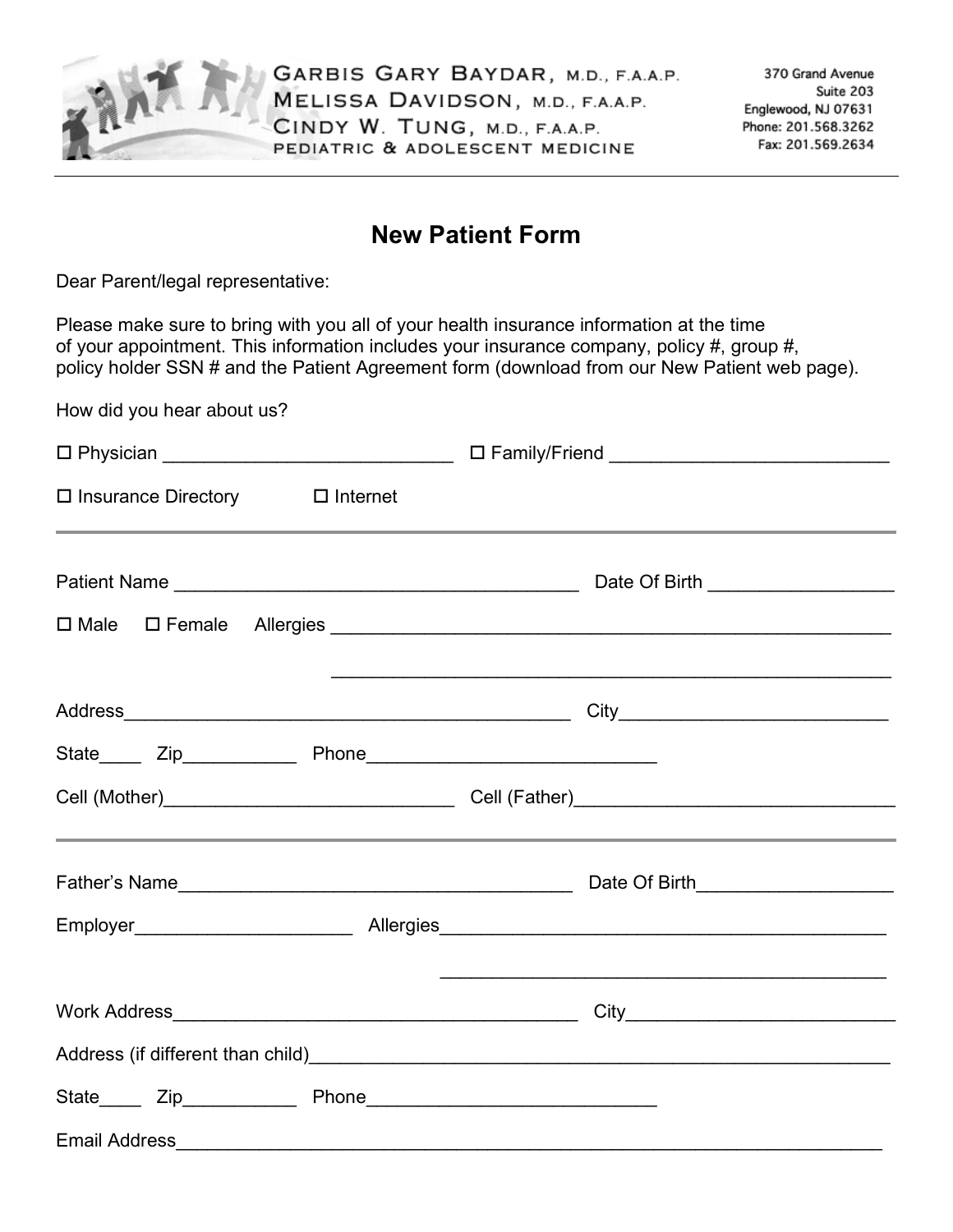|                                                                                                                                   | GARBIS GARY BAYDAR, M.D., F.A.A.P.<br>MELISSA DAVIDSON, M.D., F.A.A.P.<br>CINDY W. TUNG, M.D., F.A.A.P.<br>PEDIATRIC & ADOLESCENT MEDICINE | 370 Grand Avenue<br>Suite 203<br>Englewood, NJ 07631<br>Phone: 201.568.3262<br>Fax: 201.569.2634 |
|-----------------------------------------------------------------------------------------------------------------------------------|--------------------------------------------------------------------------------------------------------------------------------------------|--------------------------------------------------------------------------------------------------|
|                                                                                                                                   |                                                                                                                                            |                                                                                                  |
|                                                                                                                                   |                                                                                                                                            |                                                                                                  |
|                                                                                                                                   | Employer__________________________________Allergies_____________________________                                                           |                                                                                                  |
|                                                                                                                                   |                                                                                                                                            |                                                                                                  |
|                                                                                                                                   |                                                                                                                                            |                                                                                                  |
|                                                                                                                                   |                                                                                                                                            |                                                                                                  |
|                                                                                                                                   |                                                                                                                                            |                                                                                                  |
|                                                                                                                                   |                                                                                                                                            |                                                                                                  |
|                                                                                                                                   |                                                                                                                                            |                                                                                                  |
| Allergies<br><u> 1989 - Jan Barat, martin da basar a shekara tsara tsara tsara tsara tsara tsara tsara tsara tsara tsara tsar</u> |                                                                                                                                            |                                                                                                  |
| Emergency Contact_____                                                                                                            | Relationship                                                                                                                               |                                                                                                  |
|                                                                                                                                   |                                                                                                                                            |                                                                                                  |
| Who receives the bill (other than co-payment)?                                                                                    |                                                                                                                                            |                                                                                                  |
| Policy Holder___________________________________                                                                                  |                                                                                                                                            |                                                                                                  |
|                                                                                                                                   |                                                                                                                                            |                                                                                                  |
| Policy number___________________________________                                                                                  |                                                                                                                                            |                                                                                                  |
| Co-Pay Amount (\$)____________________                                                                                            |                                                                                                                                            |                                                                                                  |
|                                                                                                                                   |                                                                                                                                            |                                                                                                  |